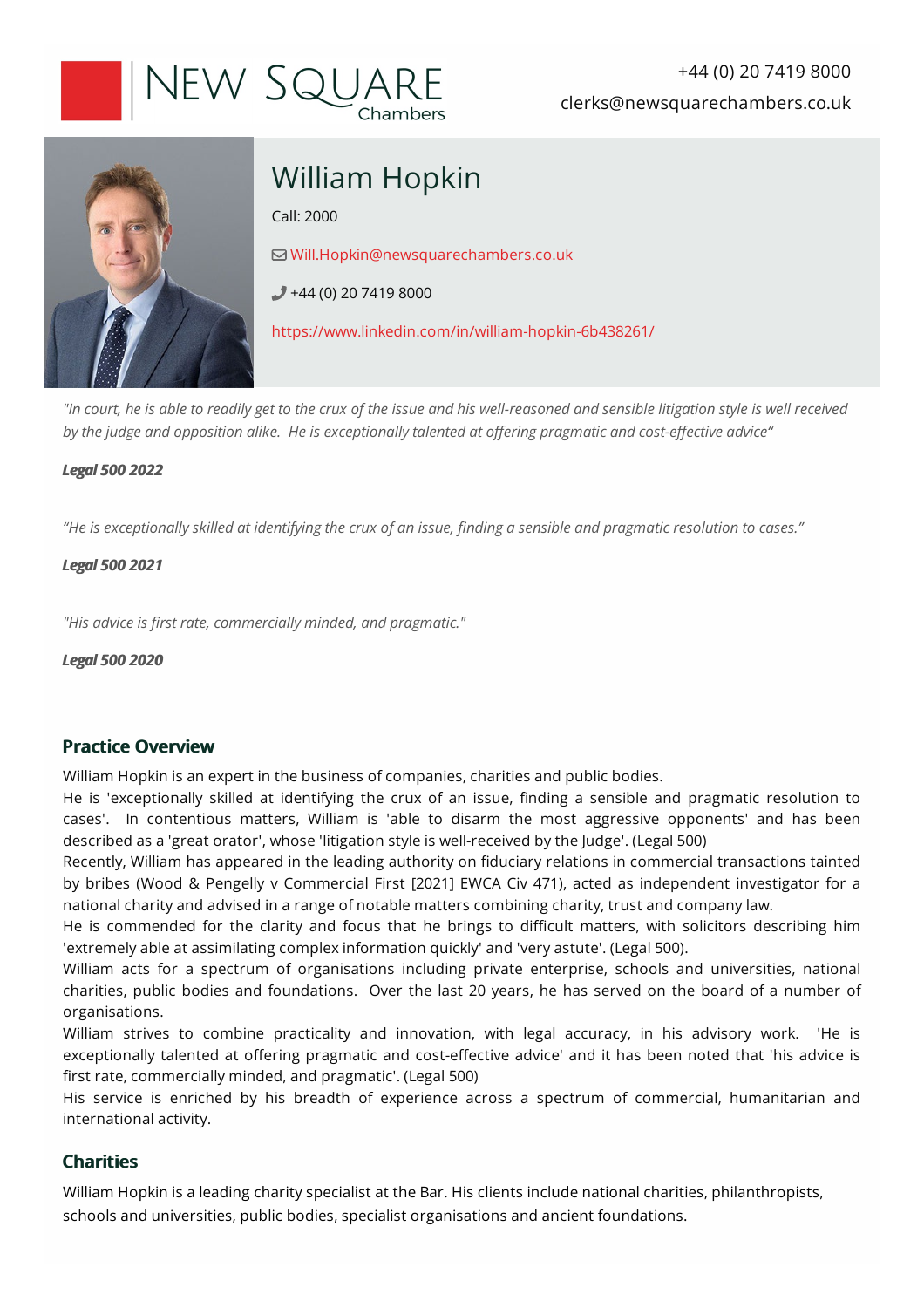Recent highlights include:

His appointment as independent investigator to conduct a fact-finding exercise into alleged impropriety at a national charity

Advising on company and charity issues in respect of a high-profile legacy to charity

Providing a structure for the enforcement of a major public grant-making programme

Advising as to the validity of a trust holding prime real estate for a community body

Successfully concluding "charity proceedings" centred on a dispute between rival trustee bodies

He is author of the forthcoming practitioner text 'Charities as Companies'.

William was co-chair of the Charity Law Association ['CLA'] Annual Conference in 2017 and 2018. He has sat on the CLA's Executive Committee and chaired a number of sector working parties.

He has intimate knowledge of the practical workings of charities from his long experience as a trustee.

William's expertise covers:

- Complex registrations Charities operating as companies, associations and trusts Construction ofgoverning documents, wills and historic bequests
- Dispute resolution
- Charitable structures and arrangements (including drafting)

Trustee duties and conflicts

Application of property

Trading and commercial arrangements

William has excellent technical knowledge and is focussed on delivering sensible, practical advice to enable charities and social purpose organisations to fulfil their objectives.

He is a member of the Charity Law Association.

## **Commercial Litigation**

William provides expert advice, advocacy and drafting in commercial matters. His contentious practice includes the Commercial Court and Court of Appeal, whilst his advisory work embraces contractual and trust arrangements of complexity and value.

Recent highlights include:

Successfully appearing in the Court of Appeal in what is now the leading authority on fiduciary relations in commercial transactions tainted by bribes (Wood & Pengelly v Commercial First [2021] EWCA Civ 471).

Advising as to the enforcement of a £10 million per year grant programme, including as to common law and equitable remedies

Setting aside, as trial, a guarantee on the basis of undue influence between company shareholder and domestic partners

Advising as to the legal basis of the holding of a  $E20$  million site by linked organisations

Reaching settlement terms in a long-running dispute as to the alleged misappropriation of funds in a joint venture to develop retail and residential properties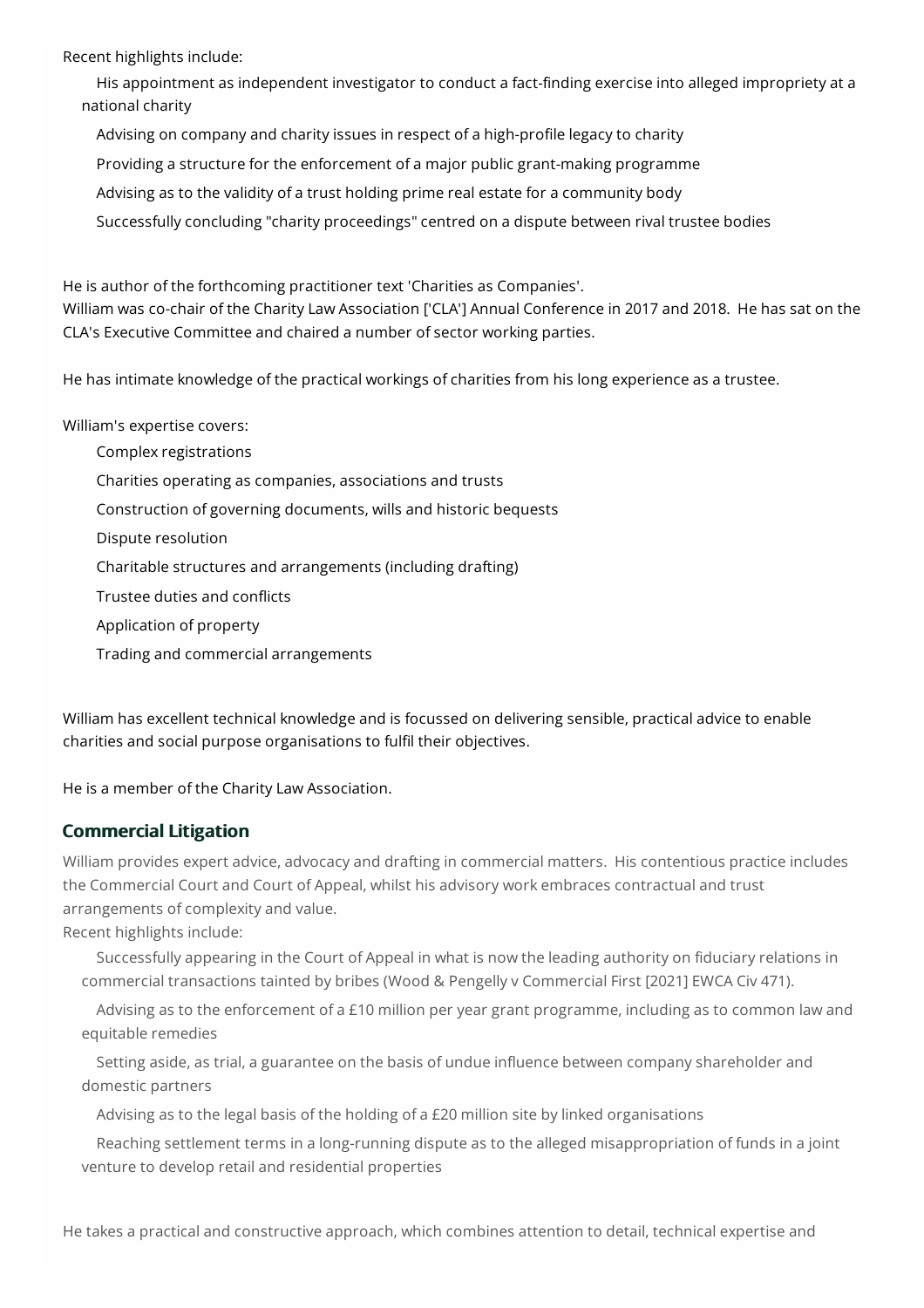business sense.

William's expertise covers: All aspects of serious commercial litigation Injunctions and urgent applications Asset-tracing and recovery Advice and drafting in relation to commercial arrangements A broad spectrum of commercial activity, including: Agency Guarantees Joint ventures, partnerships and SPV's Financial services and mortgages Construction Public sector contracts Trusts

Associated professional negligence and property matters (separate CV available on request)

Cooperatives, unincorporated associations and clubs

Heis a member of Combar.

## **Company & Partnership**

William Hopkin has considerable experience and expertise across a range of company, partnership and insolvency matters.

As well as contentious business, William advises in relation to transactions and corporate arrangements, often as part of a multi-disciplinary team.

Recent highights include:

Successfully concluding proceedings for the acquisition of shares on the basis of deadlock provisions - a casethat included allegations of unfair prejudiceand breach of directors' duties.

Advising as to the remedial steps required in relation to the erroneous payment of dividends from a capital redemption reserve.

Providing solutions to acooperative, registered under the Companies Acts, in respect ofentrenched provisions (involving mutuals' legislation).

Advising as to breach of directors' duties in the context of companies whose value passed under a highprofile will.

Advising as to the existence and operation of an unwritten partnership in respect of an agricultural estate.

William's company expertise covers:

All aspects of serious company litigation

Shareholder and director disputes

Company register and share issues

Corporate and personal insolvency

Claims against directors of insolvent companies

Partnership litigation and advice

He has advised, and litigated, in a number of sectors, including mining, technology, investments, healthcare and railways.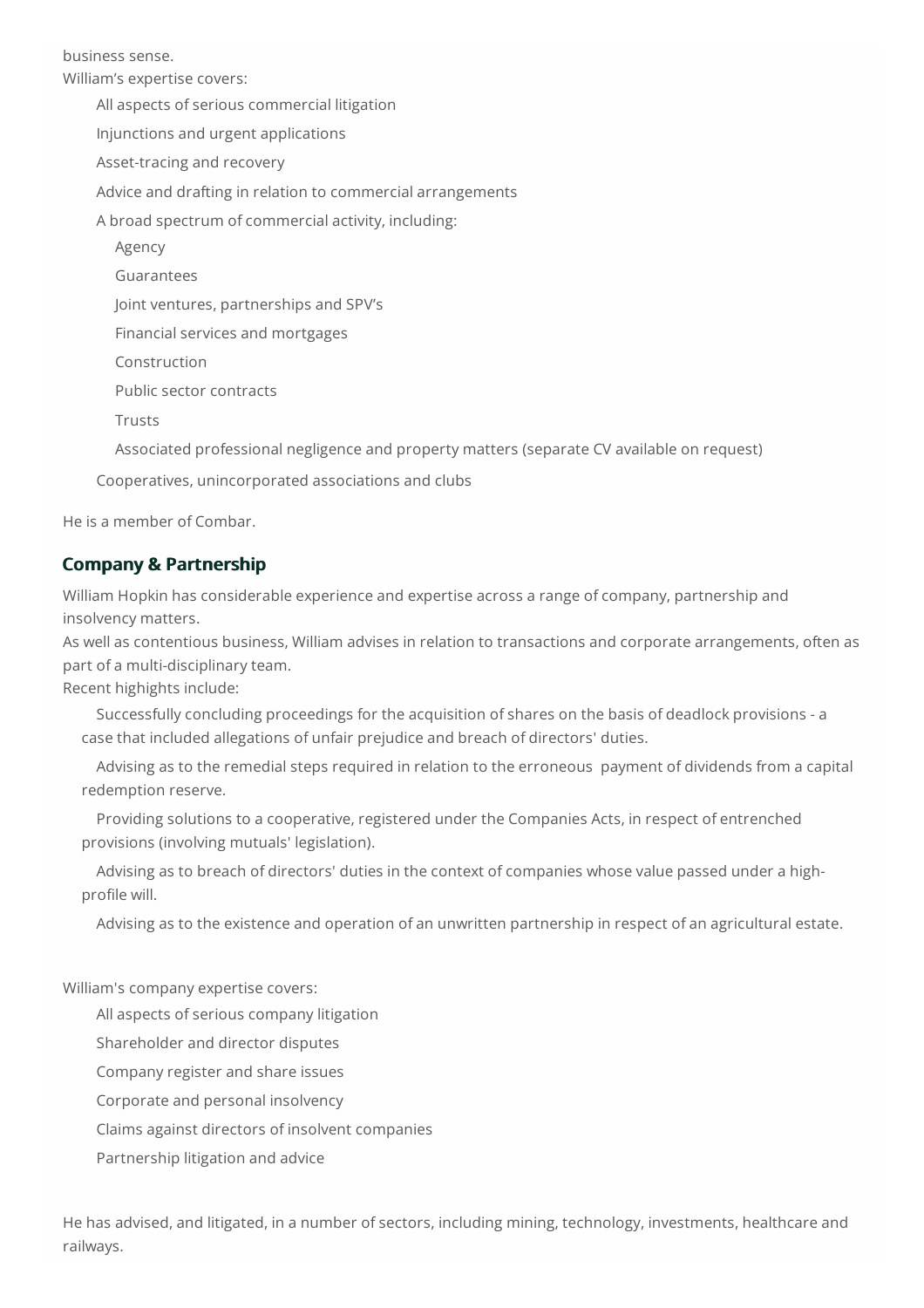William is available to provide advice at short notice in relation to interim remedies and emergency action. He is author of the forthcoming practitioner text 'Companies as Charities'.

## **Directory Recommendations**

'Very astute and a great orator' (Legal 500, 2019). 'Extremely able at assimilating complex information quickly' (Legal 500, 2017)

'[He] has an ability to disarm the most aggressive opponents with his frank, considered and calm approach' (Legal 500, 2016).

## **Additional Information**

#### **Qualifications / Education**

Bar Vocational Course, College of Law: Very Competent Graduate Diploma in Law, College of Law: Commendation BA Hons, University of Exeter Magdalen College School

#### **Awards**

Poland Prize Scholar – Inner Temple Duke of Edinburgh Exhibitioner – Inner Temple Prize for Civil Litigation – Bar Vocational Course, College of Law

#### **Professional Appointments**

Executive Committee of the CharityLaw Association (2016-2019)

#### **Memberships**

CharityLaw Association Commercial Bar Association Philanthropy Impact

#### **Public Access**

Yes

**ADR** Extensive mediation experience

#### **Cases**

#### **Charities: ethical investments update**

**Reference:**

**Date:** 12 May 2022

**Court:**

Judgment was handed down in the *Butler-Sloss & others v Charity Commission & Attorney General [2022] EWHC 974(Ch)* case on 29.04.22.

Mr Justice Michael Green summarised (at [78]) the law in relation to charity trustees taking into account non-financial considerations, when exercising their powers of investment. I add my comments in *red* to the Judge's 10 points.

(1) Trustees' powers ofinvestment derivefromthetrust deeds or governing instruments (ifany)and the TrusteeAct 2000. *The trustdeed may tailor the power of investment, including (as below) excluding specific investments.* 

(2) Charity trustees' primary and overarching duty is to further the purposes ofthetrust.*This was stressedas the fundamental principle, and was at the heart of the power of investment, rather than maximising financial returns, per se - see below. The*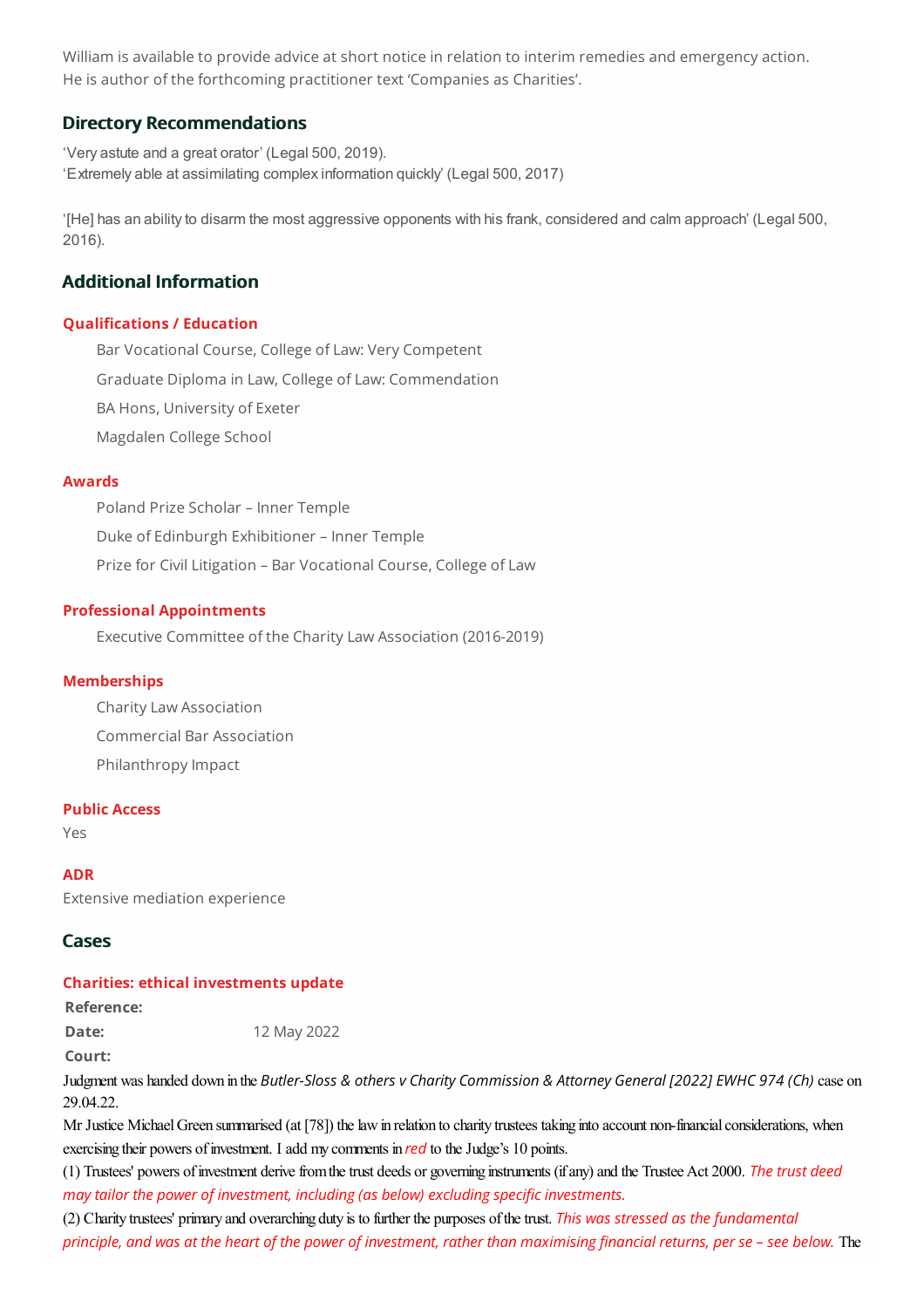power to invest must therefore be exercised to further the charitable purposes.

(3) That is normally achieved by maximising the financial returns on the investments that are made; the standard investment criteria set out in s.4 of the Trustee Act 2000 requires trustees to consider the suitability of the investment and the need for diversification; applying those criteria and taking appropriate advice is so as to produce the best financial return at an appropriate level of risk for the benefit of the charity and its purposes.

(4) Socialinvestments or impact or programme-related investmentsare made using separate powers than the pure power ofinvestment.

(5) Where specific investments are prohibited from being made by the trustees under the trust deed or governing instrument, they cannot be made.*Toavoidthebelow discretionaryexercise, considerationcouldbe giventospecificexclusions inthe trustdeed. That saidthe interpretationof the exclusion, inachanging worldanddiverse market-place, couldcreatedifficulties.*

(6) But where trustees are of the reasonable view that particular investments or classes of investments potentially conflict with the charitable purposes, the trustees have a discretion as to whether to exclude such investments and they should exercise that discretion by reasonably balancing all relevant factors including, in particular, the likelihood and seriousness of the potential conflict and the likelihood and seriousness of any potential financial effect from the exclusion of such investments. The main issue in the case was whether a charity was prohibited from having investments which conflicted with its objects. *(cf. Harries v Church Commissioners forEngland[1992] 1 WLR1241).* Such an approach was found to be too rigid, and one which would lead to substantial practical difficulties. The Judge was able to provide a sensible, workable framework.

(7) In considering the financial effect of making or excluding certain investments, the trustees can take into account the risk of losing support from donors and damage to the reputation of the charity generally and in particular among its beneficiaries.

(8) However, trustees need to be careful in relation to making decisions as to investments on purely moral grounds, recognising that among the charity's supporters and beneficiaries there may be differing legitimate moral views on certain issues. This was another theme of the Judgment – that trusteesexpressing their ownmoralsentiments (also in thecontext of*ex gratia* payments) wascontrolled by thelaw.

(9) Essentially, trustees are required to act honestly, reasonably (with all due care and skill) and responsibly in formulating an appropriate investment policy for the charity that is in the best interests of the charity and its purposes. Where there are difficult decisions to be made involving potential conflicts or reputational damage, the trustees need to exercise good judgment by balancing all relevant factors in particular the extent of the potential conflict against the risk of financial detriment. This balancing exercise is typical of trustee decision-making, and expert advice may well be required (cf. s.5 Trustee Act 2000).

(10) If that balancing exercise is properly done and a reasonable and proportionate investment policy is thereby adopted, the trustees have complied with their legal duties in such respect and cannot be criticised, even if the court or other trustees might have come to a different conclusion. It is perhaps unlikely that there will be further blessing applications in this area. Whilst adopting a radical new investment policy could be considered a 'momentous' decision, such applications are costly and the law, as to investments, is flexible. It is noted that the Commission was concerned as to the level of the level of costs incurred in this case – a point not supported by the Judge. **Judge:**

**Practice Area:** Charities

## **Zedra Part II: no new mega-fund forcharity**

| Reference: |             |
|------------|-------------|
| Date:      | 01 Feb 2022 |
| Court:     |             |
| Overview:  |             |

The High Court has directed that a £600 million fund be paid to the government to reduce the national debt, rather than be used as major new endowment forcharity in the [UK:seethejudgment](https://www.bailii.org/ew/cases/EWHC/Ch/2022/102.html) of ZacaroliJ in *Attorney Generalv Zedra Fiduciary Services* (UK) Limited [2022] EWHC 102 (Ch) delivered on 21.01.2022.

#### **Facts:**

In 1928 an anonymous donor, now revealed to be the banker Gasper Farrer, settled over £500,000 to establish a "National Fund". This was to be invested and, at a future date, be used (whether alone or with other contributions) to discharge the National Debt. The fund is now worth £600 million, whilst the National Debt had risen to £2,277 billion in the Autumn of 2021.

In an earlier judgment of 09.11.20 ([2020] EWHC 2988 (Ch), Zacaroli J declared that there was a valid charitable trust, but also, importantly, that the Court had jurisdiction to makeaschemeto apply thefund cy-près on the grounds that: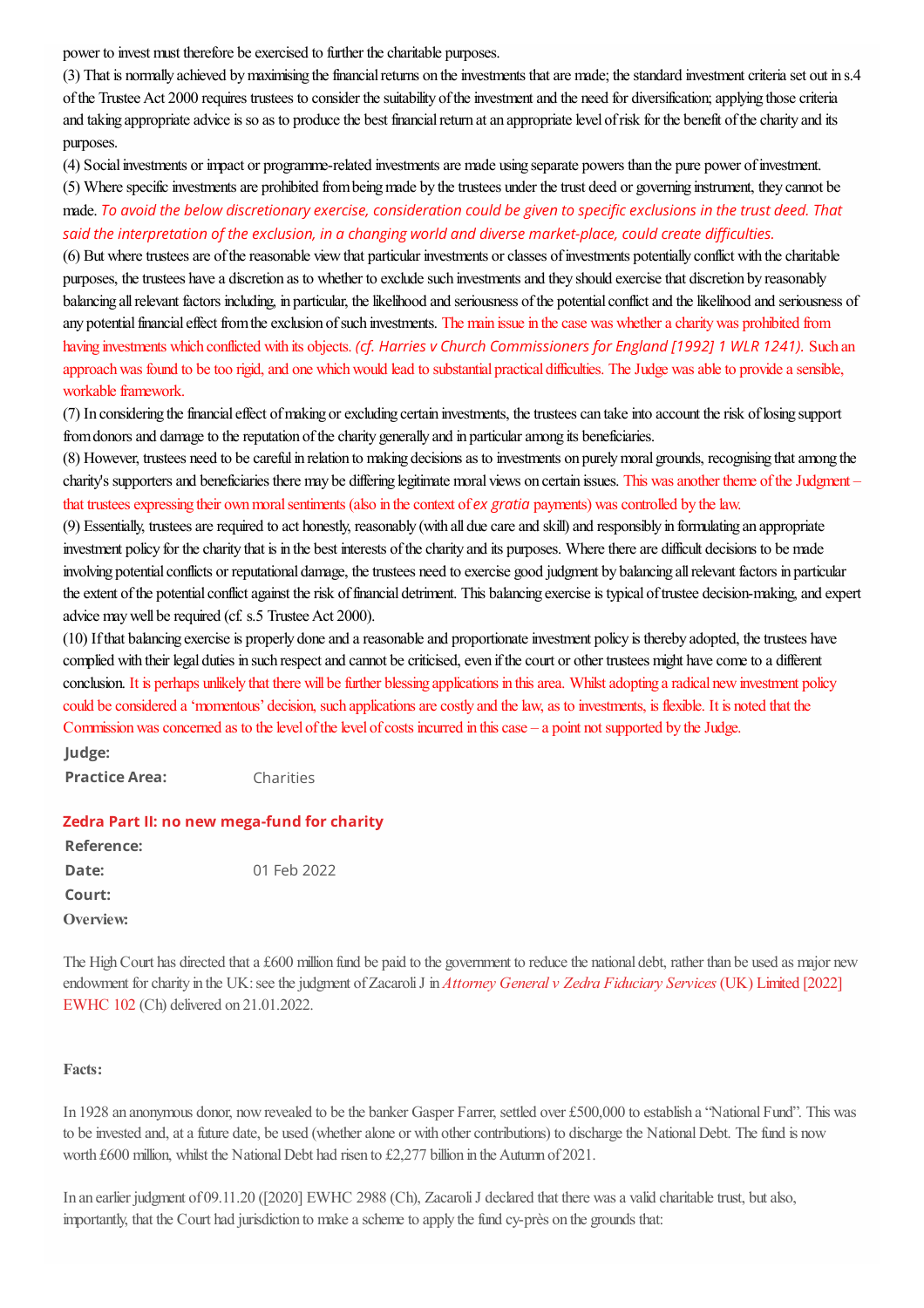1) The original purposes of the charitable trust cannot be carried out and have ceased to provide a suitable and effective method of using the trust property:  $s.62(1)(a)(ii)$  and (e)(iii) of the Charities Act 2011, respectively; and 2) There has been a subsequent (and not initial) failure of those purposes.

The decision as to any scheme was deferred, to take into account further evidence and submissions – to a hearing in December 2021.

The Attorney General proposed the immediate application of funds to reduce the National Debt. The present trustee proposed the incorporation of a new company to hold the fund on trust for charitable purposes, to be applied at the discretion of the trustee, with the aim to benefit the whole of the UK.

## **Decision-making:**

The Court (by  $s.67(2)\&(3)$  of the Act) is able to direct that a fund is applied for such charitable purposes as it considers appropriate, having regard to:

a) The spirit of the original gift,

b) The desirability of securing that the property is applied for charitable purposes which are close to the original purposes, and c) The need for the relevant charity to have purposes which are suitable and effective in the light of current social and economic circumstances.

His Lordship considered these matters in turn.

## "The spirit of the original gift"

The "spirit of the gift" means "the basic intention underlying the gift or the substance of the gift rather than the form of the words used to express it orconditions imposed to effect it":in *Varsaniv Jesani* [1999] 2 Ch 219, Chadwick LJ said (at p.238C):

The need to have regard to the spirit of the gift requires the court to look beyond the original purposes as defined by the objects specified in the declaration of trust and to seek to identify the spirit in which the donors gave property upon trust for those purposes. That can be done, as it seems to me, with the assistance of the document as a whole and any relevant evidence as to the *circumstances in which the gift was made.*

The Court considered (fascinating) evidence from the date of original gift, including correspondence on behalf of Mr Farrer with the then Chancellor of the Exchequer, Winston Churchill. The essence of the correspondence was that Mr Farrer wished to benefit the nation in an out of the ordinary way ("dull" as he described it), by elimination of the National Debt.

The Judge found that the spirit of the gift was not as broad as benefiting the nation generally (and indeed this may not have been charitable), and stressed the importance of the National Debt to the exercise.

The Judge had found, in his original judgment, there to be a general charitable intention to benefit the nation beyond the specific purpose of discharging the National Debt – this perhaps indicates the particular nature of the "spirit of the gift" test.

## Desirability that the property is applied for purposes close to the original purposes

The Judge found that that it is always desirable for the property to be applied for charitable purposes which are close to the original purposes – and that this is something that the Court must have regard to.

His Lordship referred to *Attorney-General v Ironmongers' Company* (1844) 10 Cl & Fn 908, as to the importance of staying close to the original gift:

We may look at his disposition in the will to see what his charitable inclinations were, and, having ascertained them, then we must provide something corresponding with our opinion of those charitable inclinations. You cannot talk of his intention with respect to something that he never contemplated. The true mode is, to consider what he did, and from what he did to collect what were his *inclinations with regard to charity.*